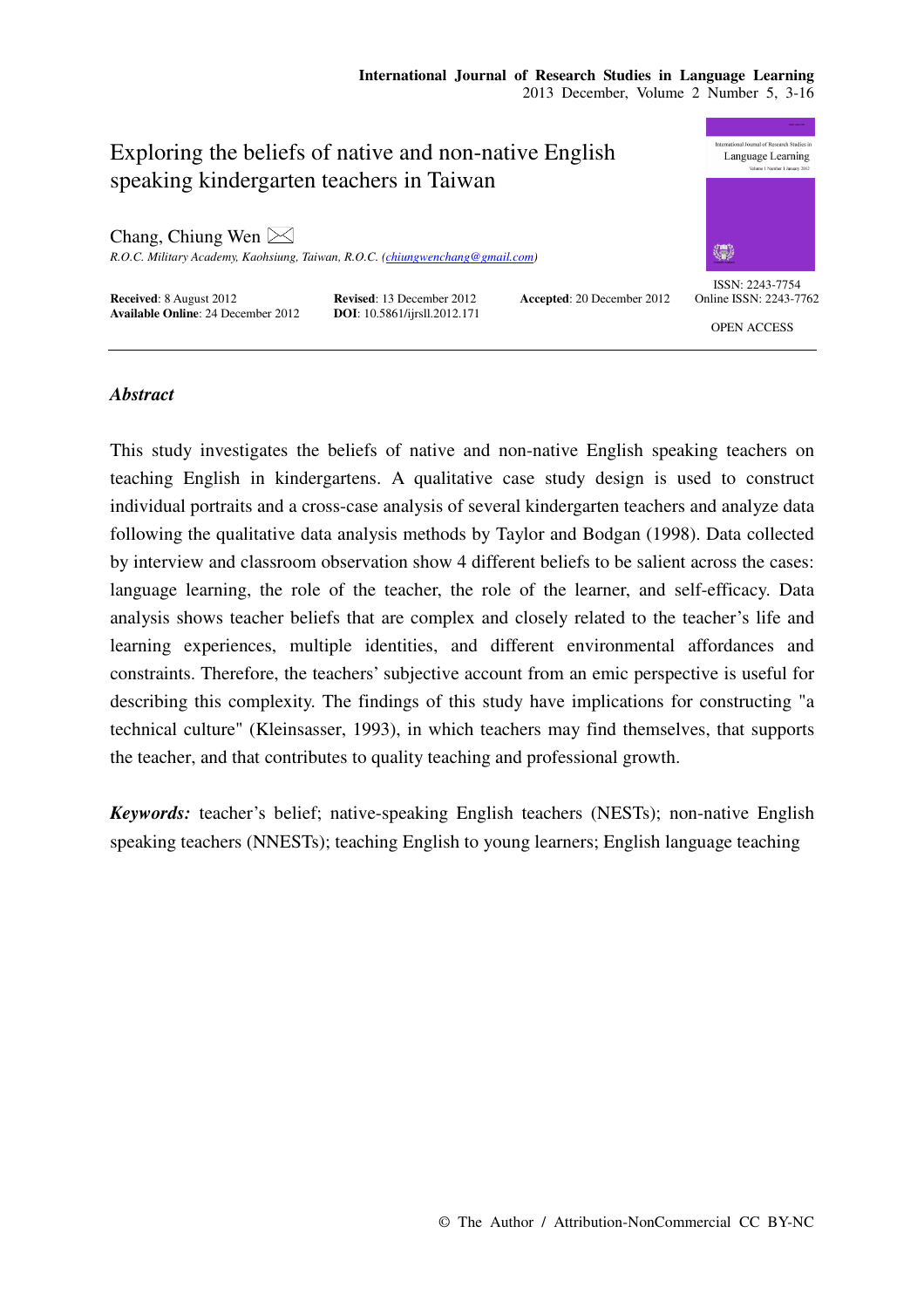## **Exploring the beliefs of native and non-native English speaking kindergarten teachers in Taiwan**

#### **1. Introduction**

The trend toward globalization and internationalization, in addition to the recognition of English as the international language of commerce, has caused numerous parents in Taiwan to make learning English as early as possible a matter of priority for their children. In response to this new global trend of early English language acquisition, the Ministry of Education (MOE) in Taiwan drafted a bill to the Legislature that was passed into law in 1997, which requires English to be taught as a compulsory subject in primary education curricula beginning in 2001, starting from Grade 5 through high school. In 2005, the MOE required that primary schools begin their English education from the third grade upward. Consequently, the age of English first-learners dropped from junior high school level to elementary, and in many cases down to preschool level. Numerous preschools claim to provide an English-only teaching environment, and English preschools and nursery schools (whether whole-day or half-day English teaching) seek aggressively for native English speakers to teach in their schools.

Although the EFL industry is flourishing in Taiwan (Yeh, 2002), government policy regulating the hiring of native-speaking English teachers (NSETs) is nonexistent. This situation has resulted in several problems. Many of these teachers are not fully qualified, which has a major negative influence on children's learning. The native-speaker fever is fueled by the belief that native speakers are perfect in their language. This might be true, but it is not so for every situation, particularly in English language teaching. This is because of the numerous types of challenges to overcome in the ELT classroom than simply measuring up to native-speaker status. Researchers have argued that the expertise of native speakers as teachers should be re-examined (Tajino & Tajino, 2000; Auerbach, 2003; Medgyes, 1992; Rampton, 1990). Phillipson (1992) and Yang (2004) contended that a qualified language teacher is defined by his/her training and professional knowledge, not merely by his/her mother tongue. Despite the popularity of English immersion for preschoolers, certain scholars have expressed doubt on the suitability of native English speakers to teach Taiwanese children. This study therefore investigates the beliefs and practices of native and non-native English speaking teachers on teaching English in kindergartens in Taiwan.

This study yields preliminary information to assist those responsible for providing support to English teachers in preschools. This information allows them to better identify teacher needs, to provide appropriate in-service training and courses, and to improve the accreditation and guidance of kindergartens. The findings of this study have implications for constructing "a technical culture" (Kleinsasser, 1993) that supports the teacher, and contributes to quality teaching and professional growth.

#### **2. Literature review**

#### *2.1 Teacher Beliefs*

The past 20 years has generated growing interest in documenting teacher perceptions, understanding, and knowledge (e.g., Carter 1990; Clark & Peterson 1986; Elbaz, 1991; Pajares, 1992). In the L2 teacher education field, Kleinsasser (1993, p. 372) called for the profession to "capture the essence and nuance of teachers' thoughts, beliefs, and actions in their workplace" (i.e., schools), particularly how teachers conduct their work in school contexts. Freeman and Richards (1996, p.1) commented "that in order to better understand language teaching, we need to know more about language teachers: what they do, how they think, what they know, and how they learn." Freeman and Johnson (1998, p. 402) argued "that the field must better document and understand teacher learning for teacher education to be more effective." They concluded that building sufficient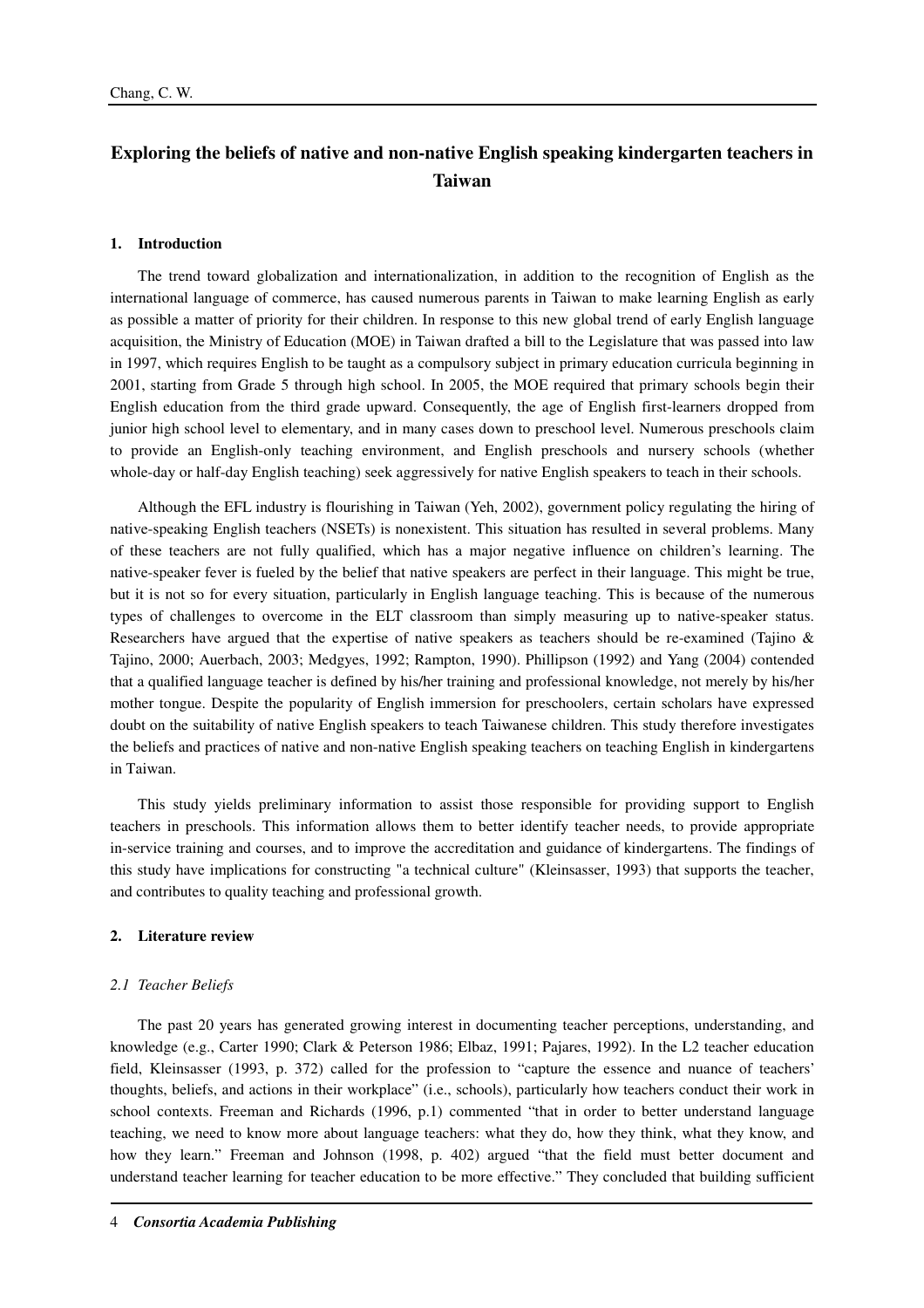knowledge includes language teaching and learning and the experience, knowledge, and beliefs of teachers as participants. In this investigation, knowledge is viewed as actively constructed by the person based on his or her personal experience and reason (e.g., Hoefer, 2000, 2004; Wood & Kardash, 2002; Su, 2012). Beliefs and knowledge are used interchangeably in this study, considering the suggestion by Clandinin and Connelly (1987) that many of the personal knowledge constructs are simply different words that mean the same thing.

#### *2.2 English Class in preschool in Taiwan*

Under the pressure of parent expectation and the hardship of recruiting new students caused by the diminishing birth rate (Lin & Sung, 2012), kindergartens are increasingly changing their curricula to cope with the tremendous demand for English teaching. The qualities and qualifications of kindergarten English teachers are questionable. No explicit standard exists for local English teachers; however, foreign English teaching violations are common in Taiwan, despite the proclamation of the Taiwanese Ministry of Education in 1981 that no foreigners are allowed to serve as English teachers in kindergartens. Ironically, illegal foreign teachers are currently easy to find in most kindergartens (Hsieh, 2010; Wu, 2004).

Not only is foreigner teaching forbidden, but the absence of Chinese or all English teaching is also not allowed in kindergartens (Supplementary Education Law, No.25, 2002; Kindergarten Education Law, No. 19, 1981). The Ministry of Education declared that the goals of kindergarten English teaching should be restrained to supplemental learning and understanding alien cultures, rather than developing excellence in English proficiency (Ministry of Education, 2004).

The only justification the Ministry of Education offers to forbid all-English preschool classes is that they interfere with the Chinese or Taiwanese enculturation of children. Officials fear that the outcome of such preschools would be the inability of children to grow up Chinese or Taiwanese. By becoming English-acculturated at a tender age, the fear is that children might become "bananas" - American-born Chinese who are yellow on the outside, but white on the inside. The fear, however, is groundless.

Teachers in Taiwan kindergartens consist of homeroom teachers, non-native, and native- speaking English teachers. Chang (2003) found that more than half of the kindergartens in Taiwan adopt the format of "one native-speaking English teacher and one homeroom teacher." The NEST is responsible for teaching English, whereas the homeroom teacher is typically an early childhood education major. In certain kindergartens, a non-native English- speaking teacher (non-NEST) may teach English, teach non-English classes, or work as a teaching assistant in English classes. S/he is also responsible for preparing the teaching materials, classroom management, and student counseling after classes. Although certain non-NESTs teach English and have a high workload, their salary is much less than their NEST colleagues (Yeh, 2002). Numerous parents believe that children can learn correct pronunciation from NESTs. Certain researchers, however, question the qualifications of NESTs and argue their superiority in early childhood education.

### *2.3 Native and non-native English speaking teacher*

In his article "Native or non-native: who's worth more?" Medgyes (1992) addressed an intriguing and challenging issue. He argued that non-native speaking EFL teachers should have the same chance of becoming successful teachers as NESTs, despite their relative handicap in language competence. He suggested that non-NESTs could serve as imitable models of successful language learners, provide learners with more information on language learning strategies, anticipate more easily the difficulties learners might encounter, and be better able to assist them by sharing their mother tongue. Medgyes suggested that an ideal EFL environment maintains a balance between NESTs and non-NESTs, where they complement each other in their strengths and weaknesses.

Medgyes (1994) indicated that NESTs and non-NESTs are "two different species" (p.27) and proposed four hypotheses. NESTs and non-NESTs differ in their language proficiency, differ in their teaching behavior, their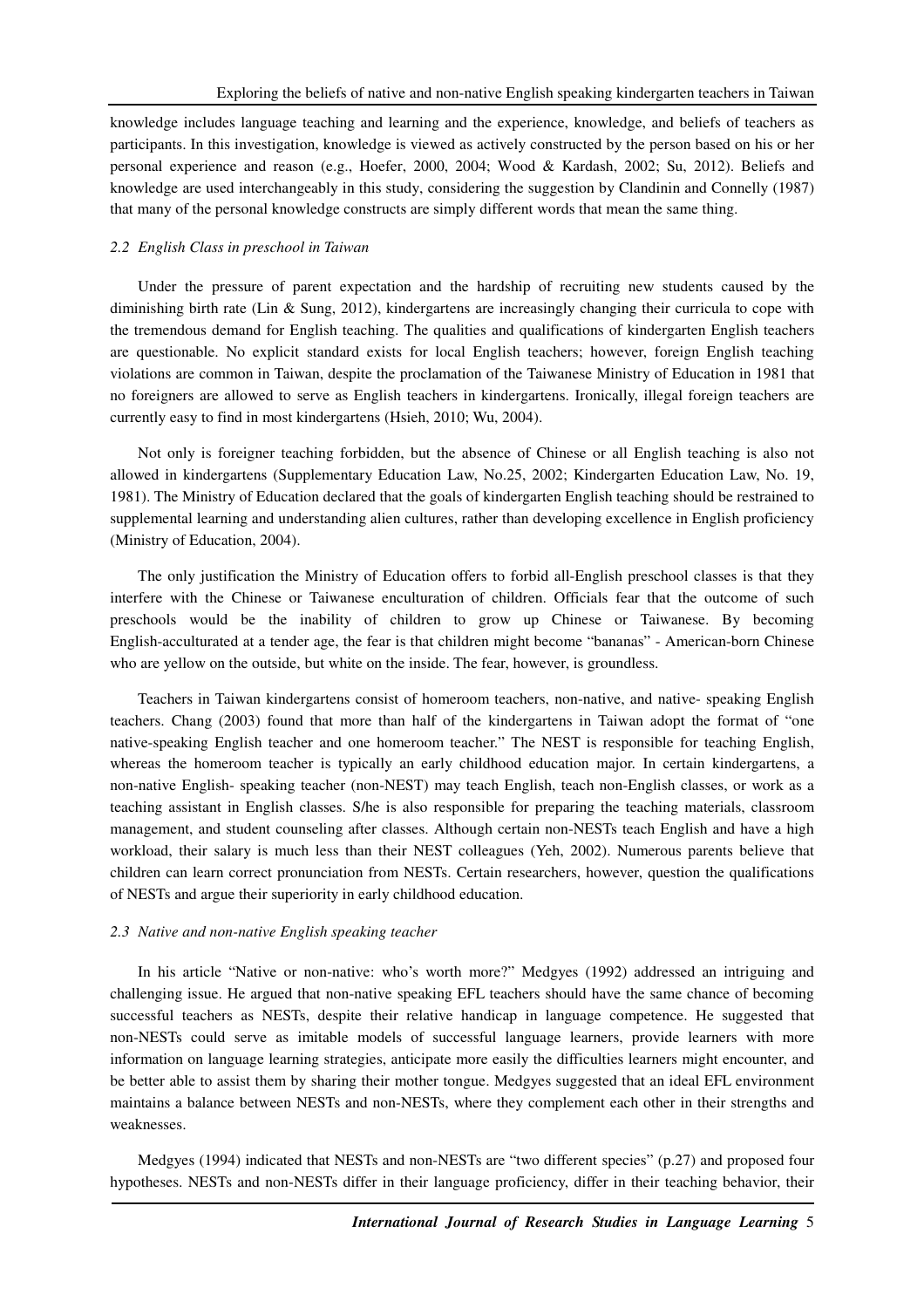## Chang, C. W.

discrepancy in language proficiency accounts for most differences found in their teaching behavior, and they can be equally good teachers in their own right. Arva and Medgyes (2000) investigated the differences in teaching behaviors between NESTs and non-NESTs using 10 recorded lessons and interviews in a secondary school in Hungary. They found differences between NESTs and non-NESTs in target language proficiency and teaching style. The results of their study suggested a mismatch between stated policy and actual practice, and their classroom observations highlighted several issues the interviews ignored.

Benke and Medgyes (2006) examined learner perceptions in the differences between NESTs and non-NESTs. Their findings showed that these two teacher groups adopt distinctly different teaching attitudes and teaching methods. Compared with NESTs, non-NESTs have a more structured approach to teaching grammar and are good at addressing grammatical difficulties. Because of their familiarity with the local educational environment, they provide more exam preparation, supply the L1 equivalent of certain English words, and develop translation skills. However, the non-NESTs tend to use too much L1 in the classroom. Their poor pronunciation and outdated language are often criticized. However, NESTs are ideal models to imitate and are better able to elicit their learners to speak aloud. Learners stated that NESTs are friendlier, and that their lessons are lively and colorful. However, lower-level learners had difficulty understanding their NESTs. Without a shared L1, NESTs tend to leave problems unexplained. A communication gap between NESTs and their learners often occurs because of their different language and cultural backgrounds.

In addition to language proficiency, teaching attitudes, and teaching methods, error evaluation is another distinctive feature where NESTs and non-NESTs differ substantially. Non-NESTs are more severe in managing error problems. Hughes and Lascaratou (1982) stated that the judgment of a native speaker is whether the error impedes comprehension, whereas the non-native speaker judgment seems related to their ideas of what constitutes basic rules of the target language.

Numerous studies on native and non-native teachers have been conducted recently in Taiwan. A review of the studies conducted on NEST and non-NEST teaching practices indicates that these studies focused on a particular aspect of practice, that is, a teacher's speech and teacher-student interaction (Chen, 2004; Lin, 2004; Wu, 2004; Yeh, 2004). Studies conducting detailed analyses of NEST and non-NEST beliefs are scant. Most studies on the differences between NEST and non-NEST are based on self-reported data from teachers or student perceptions obtained through questionnaires. Arva and Medgyes (2000) indicated a gap between stated and actual behavior. Although several empirical studies have investigated teacher classroom lecturing, studies related to early childhood education are scant. None of the studies focused on the beliefs of NESTs or non-NESTs in kindergartens.

#### **3. Research design**

This study was designed as a modified multi-case study conducted over a short, intensive period to provide a cross-sectional look at four preschool English teachers and their classrooms in action. Case studies of these four preschool English teachers were constructed by closely examining each teacher and his or her classroom, comparing them, and providing examples of the teacher beliefs and classroom practices.

This study has two main purposes: (a) to provide a detailed description of how instruction in a preschool classroom is operationalized for each of these two English teachers. Previous studies have supported that interpretative observational research in this area provides insight into how teachers conduct their classroom practices (LeCompte & Preissle, 1993; Dufon, 2002); and (b) to record the thinking of these four English teachers on learning and teaching, to determine what beliefs are different between NESTs and non-NESTs. Determining their beliefs is important because they are often responsible for initiating change, implementing various practices, and creating an integrated curriculum. However, neither native nor non-native English speaking kindergarten teachers have apparently ever participated in such studies. To understand how English teaching operates in kindergartens requires learning more about the type of thinking and decision making of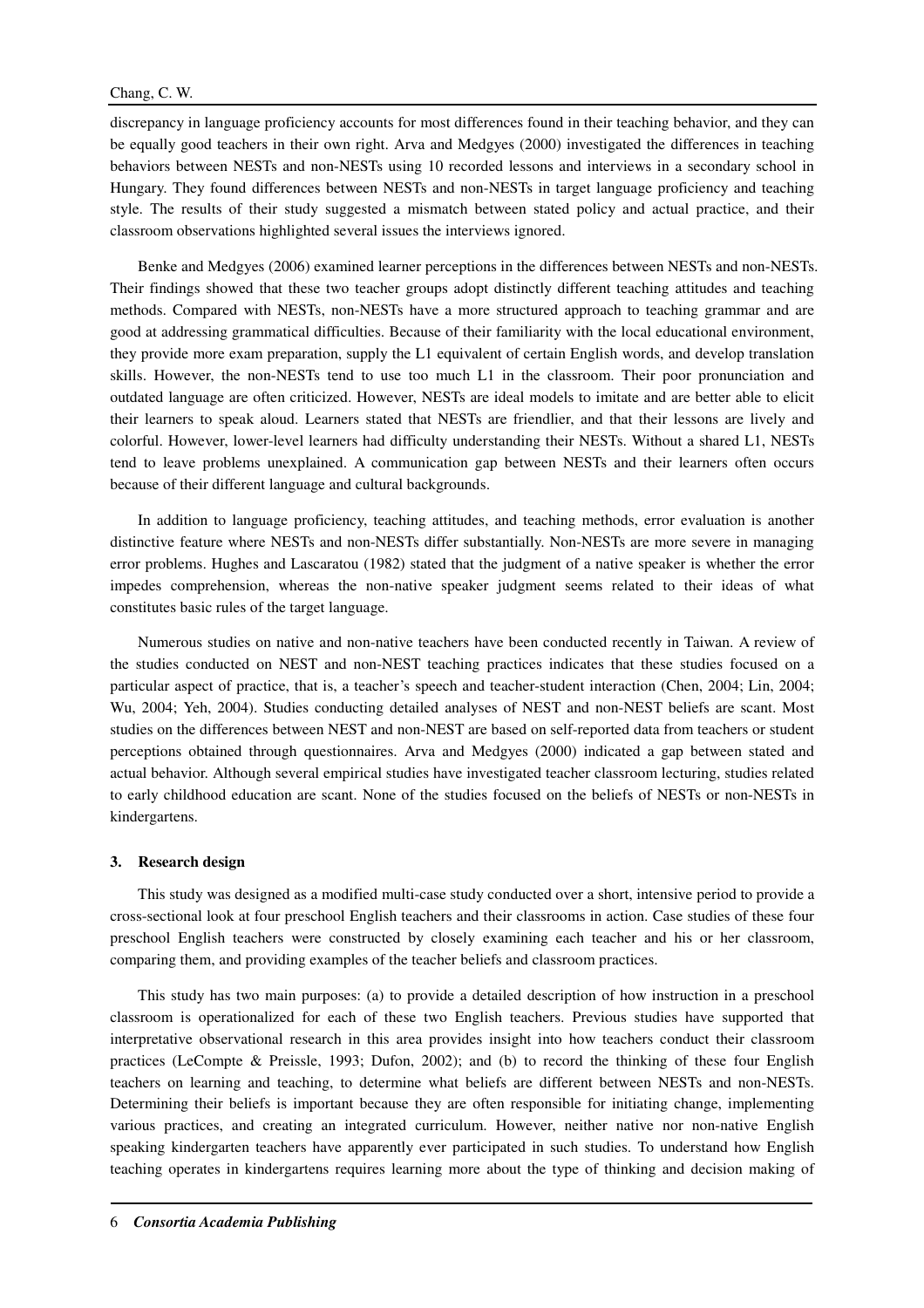teachers in preschool settings. Understanding teacher beliefs contributes to an understanding of how to refine and improve teaching in a school setting (Kleinsasser, 1993).

 In this study, we investigate these issues using the following framework and research question. Isenberg (1990) suggested that researchers document teacher thoughts before, during, and after the act of teaching, using a stimulated recall procedure. Such studies record and organize established standards of practices for particular teaching areas, in this case, kindergarten English teaching (Isenberg, 1990). In this paper, we apply this general framework to conduct a qualitative study, and combine the use of interviews and observations to discover and examine the beliefs and practices of four kindergarten English teachers to answer the following question: *What are the beliefs of native and non-native English- speaking teachers concerning teaching English in kindergartens?*

#### *3.1 Settings*

This study was undertaken in four preschools: three located in Kaohsiung, and one in Pingtung. These four kindergartens were appropriate for our research aims because they are closely related to the research interest and are a rich information source. Second, the time allotted to English teaching at these preschools is considered average. The subjects and the amount of instruction are nearly identical for the four campuses. A typical week for a student at one of these schools includes academic hours necessary for kindergartens by the Taiwanese MOE, in areas such as language arts, mathematics, science, social studies, arts and crafts, music and movement, and physical education. These schools represent preschool populations in Taiwan for English teaching. The information on the four kindergartens is summarized in Table 1.

#### **Table 1**

## *Information of Research Sites*

| Name<br>(Pseudonym) | Locations | Numbers of pupils | English Instruction                     |  |
|---------------------|-----------|-------------------|-----------------------------------------|--|
| Riverside           | Kaohsiung | 300               | Native & Non-native Speakers of English |  |
| Forest              | Pingtung  | 80                | Native & Non-native Speakers of English |  |
| Mountain            | Kaohsiung | 200               | Non-native Speakers of English          |  |
| Experimental        | Kaohsiung | . 20              | Native Speakers of English              |  |

#### *3.2 Participants*

The 4 participants were selected based on opportunity and convenience. Patton (1990) called this a purposeful sample. The demographics of these 4 participants are summarized in Table 2. The participants were informed that the purpose of this study was to investigate the beliefs of NESTs and non-NESTs, and that strict anonymity and confidentiality would be guaranteed.

### **Table 2**

#### *Participant Background*

| Name<br>(Pseudonym/<br>Abbreviation in<br>interview<br>excerpts) | <b>Sex</b> | Age | Educ. | Years<br>of<br>teaching<br>English | Years of<br>Teaching<br>English at<br>Preschools | Country of origin | Campus of current<br>teaching |
|------------------------------------------------------------------|------------|-----|-------|------------------------------------|--------------------------------------------------|-------------------|-------------------------------|
| Michael (T1)                                                     | M          | 39  | BA    | 4                                  |                                                  | South Africa      | Riverside                     |
| (T2)<br><b>IVV</b>                                               | F          | 36  | ВA    | 8                                  | 5                                                | Taiwan            | <b>Forest</b>                 |
| John(T3)                                                         | М          | 24  | BA    | 1.5                                | 1.5                                              | Canada            | Experimental                  |
| Irene $(T4)$                                                     | F          | 30  | ΒA    | 6                                  | 6                                                | Taiwan            | Mountain                      |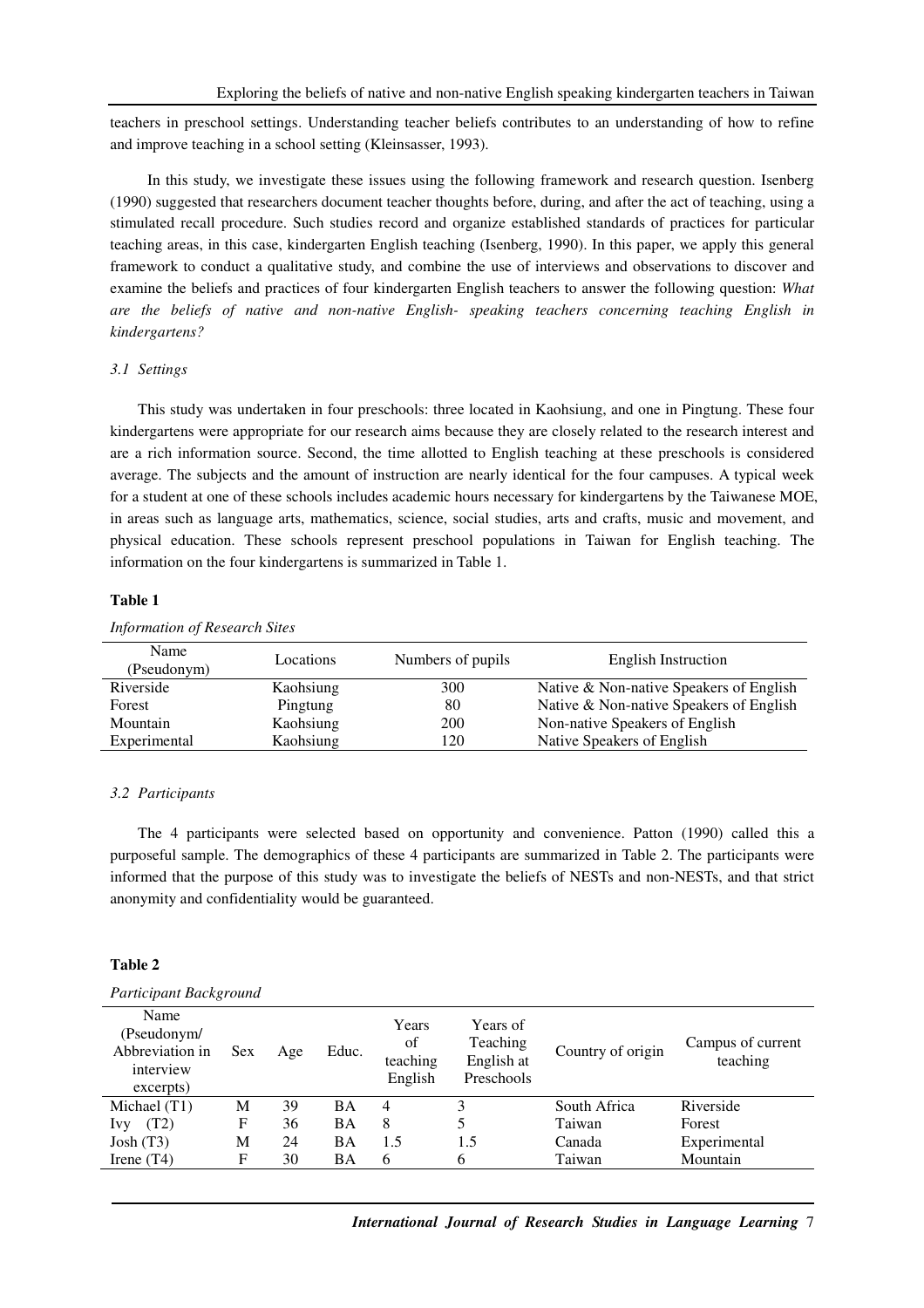### *3.3 Data collection*

Qualitative research procedures (Bogdan & Bilken, 1998) were used in both the data collection and data analysis. The case study approach was chosen because neither language learning nor teaching experience of the study population is "readily distinguishable from its context" (Yin, 1993, p. 3). Data were collected at the four kindergartens by the following means:

- $\triangleright$  A series of tape-recorded classroom observations of lessons conducted by the four teachers was conducted. Each lesson was approximately 40 min.
- $\triangleright$  A descriptive account of the classroom observation for each lesson was then documented. From this account, the author conducted a preliminary analysis of the lesson structure to identify emerging interaction patterns and classroom task and activity sequences. These were compared and matched to teacher responses. A comparison was also made across the four teachers.
- $\triangleright$  Four semi-structured interviews of appropriately 60 min were held with each teacher at the beginning and end of the classroom observations. All interviews were audio-recorded, with participant permission.

### **4. Result and discussion**

In this study, the data for analysis include the interview transcriptions with the teachers and the recorded classroom observations. These were analyzed following the data analysis methods in qualitative research as suggested by Taylor and Bodgan (1998). They maintained three distinct activities involved in qualitative data analysis, namely, discovering, coding, and discounting data.

Data presented in this study were primarily derived from the teachers as main participants, to understand their beliefs and practices toward English teaching. The author decided to allow the data to speak for themselves, through the voices of teachers. The data are in the form of quotes, with the language used by the teachers retained in its original form. The designated data (participating teacher, date of the data collected, type of transcript) refer to relevant information concerning the data. For example (T1, 150107, interview transcript) represents an excerpt from the interview with T1 on January 15, 2007.

#### *4.1 Language Learning*

Michael expressed himself in favour of the view that learning a second/foreign language is the same as mother tongue acquisition, that is, it can be acquired naturally through direct exposure and contact with native speakers of the target language. Evidence of this belief exists in the following excerpt:

*…they missed a great opportunity, because they have a full semester with a native speaker. All they have to do is sit and listen and pay attention. That's more important than anything else they think they have to do… If you don't understand, just listen harder and pay attention because your mind is working all the time* (T1, 150107, interview).

Michael believed that when students notice the gap between their own language and that of native speakers, improvements and learning occur.

Explicit attention to grammar rules was not part of the literacy practice in Michael's classroom. Instead, grammatical errors were corrected indirectly through suggestion, emphasizing experimentation and allowing the children to make mistakes as part of the learning process. A grammatical incident occurred only when there were interactions between him and the children during storytelling time. Michael never selected different grammar points from the storybooks and talked about them. The following is an illustrative quote from the classroom observation note: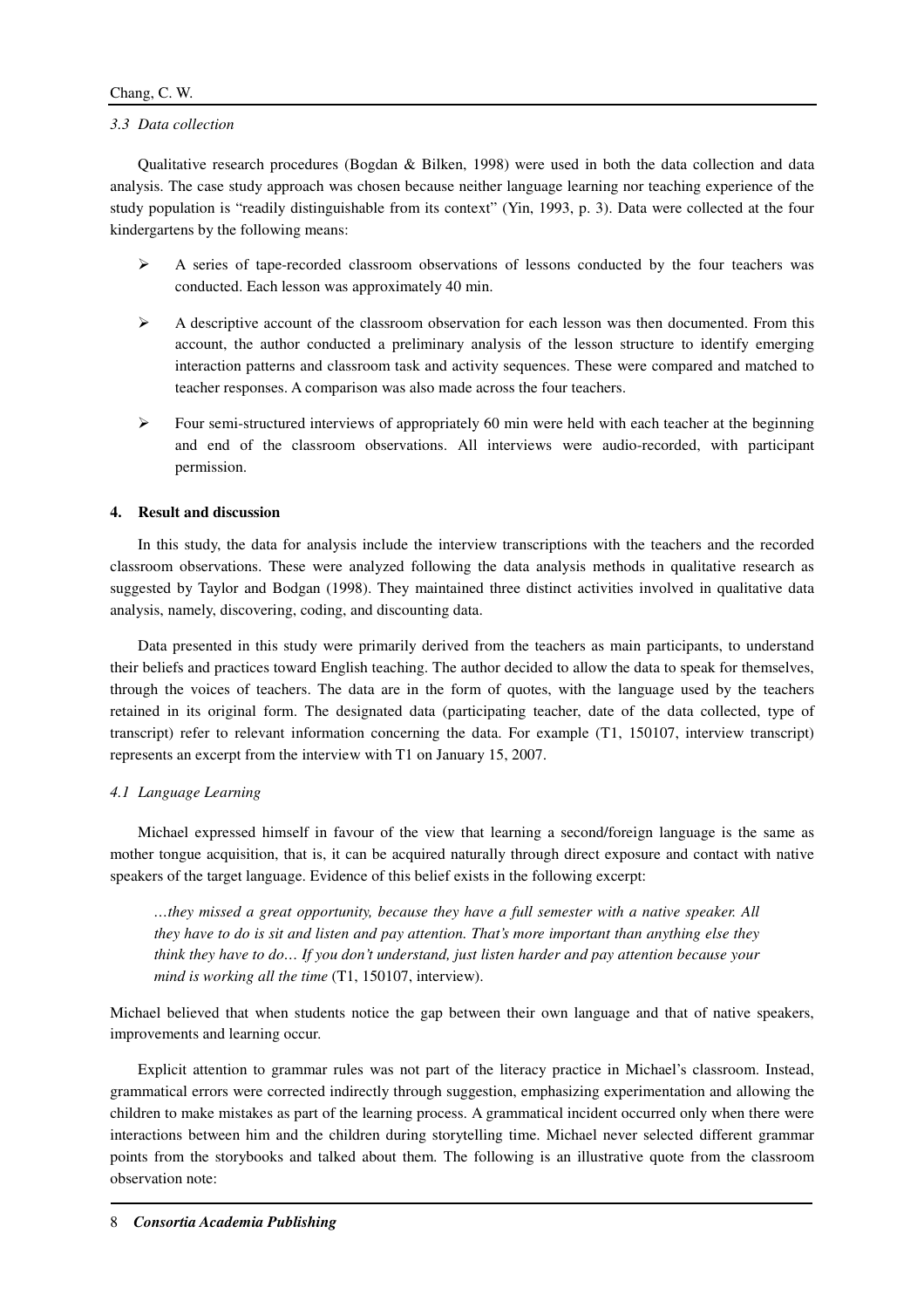| Michael finished the last sentence in the book:                                                         |
|---------------------------------------------------------------------------------------------------------|
| "Oops- one other thing is true: Your monster mama loves you too."                                       |
| Tony: "So scary."                                                                                       |
| Michael: "You think this monster is scary?"                                                             |
| Tony explained: "This monster more strong than that one."                                               |
| Michael corrected his grammar: "Is stronger, more stronger, or stronger?"                               |
| (Tony approached the front of the room and pointed at the monster in the book he was referring to while |
| correcting his own grammar.)                                                                            |
| Tony: "This monster is stronger than that one."                                                         |

Michael never said directly that Tony was wrong. He simply asked Tony to make a choice. Tony quickly understood what Michael was referring to, and when he repeated the sentence, he was able to correct himself. Although Michael did not focus on grammar in his class, rules occasionally surfaced during conversations, similar to children learning their mother tongue. Michael often corrected in a subtle way by saying it again correctly rather than confronting the students with the mistakes they made.

Unlike Michael, Ivy believed that the younger the student, the better s/he was in learning the language. In support of the early age argument, the following anecdotal evidence was related:

*It probably depends on the age of the learners. Certainly, young learners are going to be able to pick up the language and adults have more difficulty in becoming native speakers unless they work hard. You must accept that* (T2, 160107, interview).

Regarding language learning, Ivy seemed to take a younger-is-better position and believed that the earlier children begin to learn a second language, the better. However, in a school setting, the literature does not support this view (e.g., Nikolov, 2000). Pronunciation is one aspect of language learning where the younger-is-better hypothesis may have validity. Aside from the question of pronunciation, however, the younger-is-better hypothesis does not have strong empirical support in school contexts. Studies suggest that younger children do not necessarily have an advantage over older children and, because of their cognitive and experiential limitations when compared to older children, all things being equal, they are actually at a disadvantage in how quickly they learn a second language.

When I asked the teachers how students learn English optimally, both Irene and Josh spoke about the importance of student interest. These teachers seemed to view student interest in English as a prerequisite to learning. For example, Josh explained student learning in the following manner:

*First, they need to have interest. With the premise of being interested…they can grasp the knowledge in the class* (T3, 180107, interview).

Both Josh and Ivy mentioned student interest as their primary responsibility as a teacher to develop in their students toward learning English. They stated or strongly implied that they held themselves accountable for their students' interest in English. For example, Irene mentioned this responsibility when she was asked how students learn English optimally:

*First, he should love English. He cannot say, "I don't like English." That won't work, so the teacher must get him to love it* (T4 020307, interview).

In summary, Josh and Ivy mentioned the importance of developing student interest and believed they were responsible for developing their students' interest in English.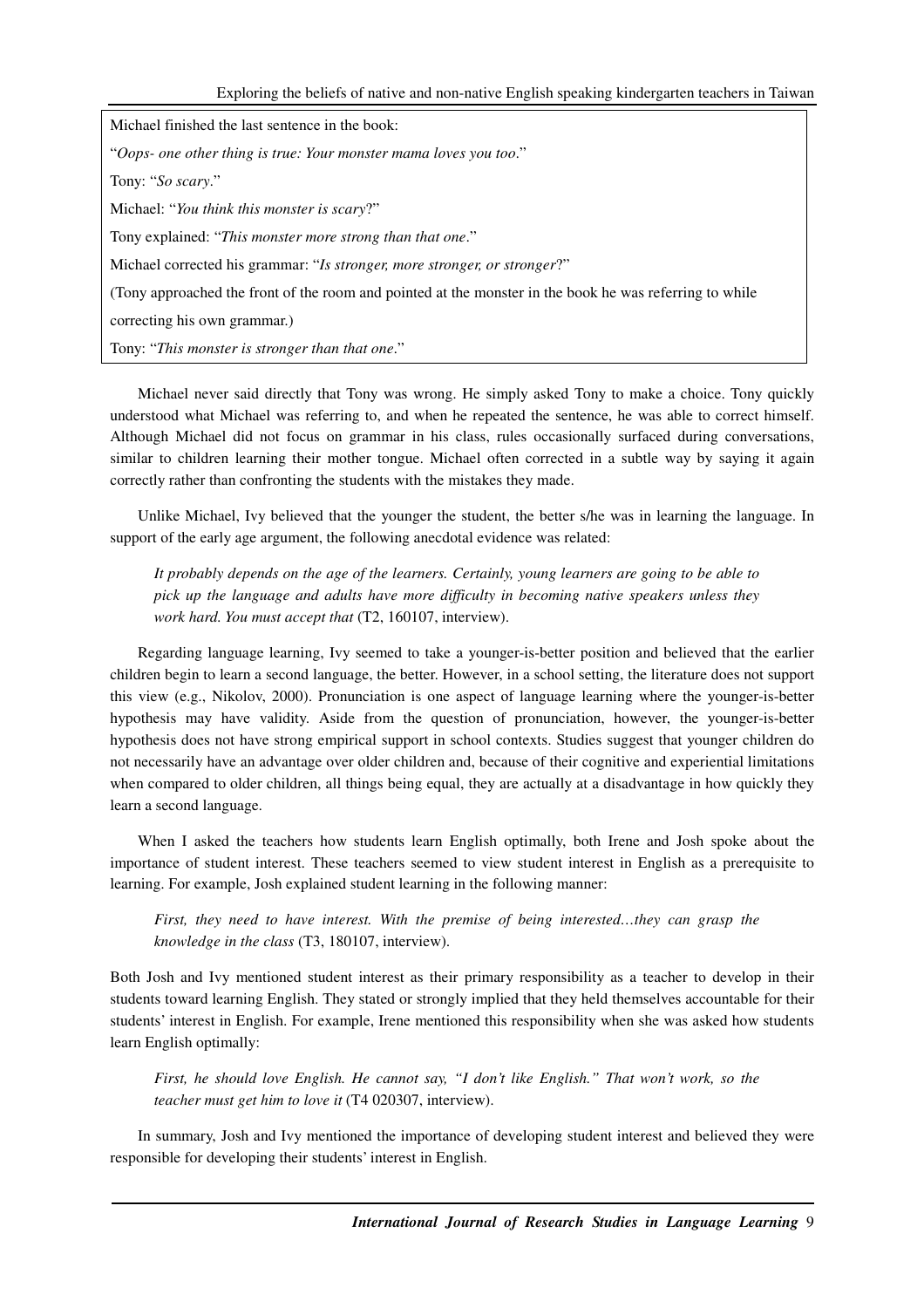### *4.2 Teacher and Learner Roles*

Michael believed that the teacher should be a facilitator. A teacher should give students opportunities to learn in as many different ways as possible. He said the following:

*The most important role for me is to make sure that their learning occurs and to facilitate their moving on to the next stage of learning and not spoil their motivation, but facilitate it* (T1, 120207, interview).

Michael expected learners to take an active role in language learning. He believed that teacher and learner roles were complementary, and that the ideal relationship is one in which teacher and learners work together. The following quote highlights these aspects:

*Learners must understand that what teachers can do is limited, and that learners must do a lot on their own. The learner role involves going to classes, being active in the classroom, and not taking the teacher's word as absolute* (T1, 120207, interview).

Ivy's beliefs on teacher and learner roles differed from those of Michael. Ivy believed that a good teacher makes effort to pass content to students and to establish good didactics. Ivy mentioned the following:

*I had a very good teacher. You knew that that class had been well prepared. She prepared the class for us. At the end of the class, she talked to you about your difficulties. The next day she*  would bring something for you and say, "Look, I think that the grammar of the book is not *enough. I brought another that I think is better about this aspect." Thus, I think what she did motivated me to learn* (T2, 100207, interview).

Ivy believed that students had to be available, that is, obey and focus on the teacher. The following is a revealing quote:

*I think a good student is one who is available to learn, s/he must make an effort to follow what is being given, s/he must do the exercises. There is no way English is going to get into your head. You have to do the exercise. I think there is this collaboration. To be open, available, make a personal effort* (T2, 100207, interview).

Josh believes that the teacher's role is to make language available to students so that both students and teachers can construct meaning. In this process, the teacher is a mediator and a co-participant and the learner is not a passive recipient of knowledge but a constructor of language. He expressed that all children learn differently, and that one must occasionally continue to attempt different methods until a teacher finds what works for each child.

*A teacher must adjust her teaching to accommodate that child. We can't expect them all to learn the same way. Similar to building something, teaching is like helping students to build something for themselves, like an engineer* (T3, 200108, interview).

Irene believes that the teacher's role is to nourish, influence, and foster the potential capacities of the learner. She attempts to provide emotional support when it is required and help learners feel secure and confident about language learning. She stated the following:

*I feel I have to be very patient, so I feel like a counselor; no matter what students say (good or bad), you must listen even you are very tired* (T4,150407, interview ).

Another aspect of effective teaching, as expressed by Irene, was that of using real-life experiences to enhance and guide lessons. Irene spoke at length about the importance of using what students brought with them to make classroom experiences more relevant and meaningful. In her view, this did not minimize the importance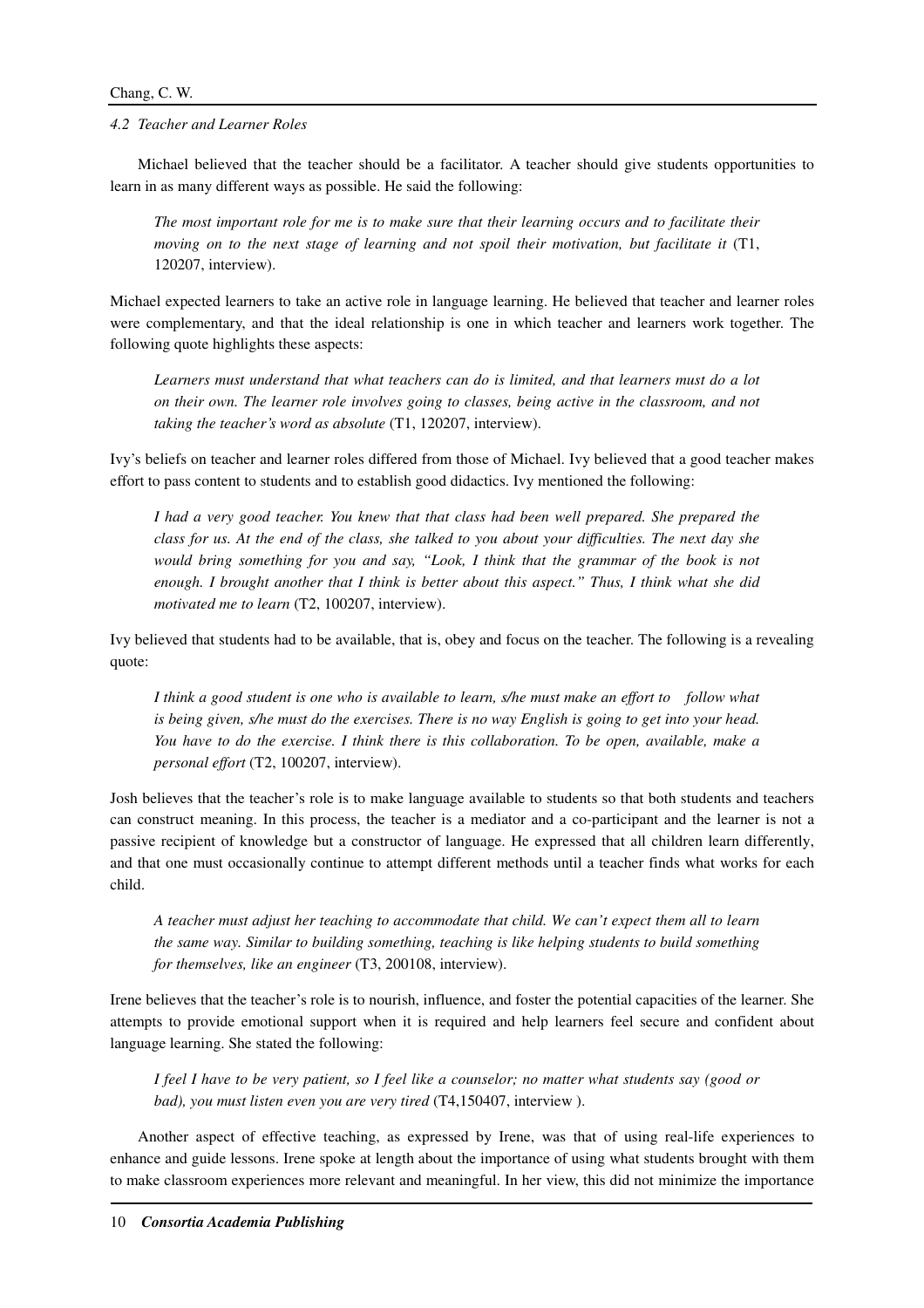of having a lesson plan and knowing the content and state standards. However, these often served as the backbone for a lesson that occasionally changed form because of what children brought up in class or wrote in their notebooks. "You have to be able to listen and say, 'How can I turn that into a major, dynamite lesson?'" Irene characterized her teaching as "off the cuff," although this meant she was flexible and responsive, rather than unprepared.

### *4.3 Self-efficacy*

The analysis of the interviews helped identify one source of strength for the NNESTs: *linguistic advantage* provided by the non-native status. The interviewees explained that the feature that characterized NNESTs was linguistic advantage. The NESTs agreed that the NNESTs' ability to communicate with their students' parents promoted positive parent-teacher rapport. The NESTs also explained that students typically see their NNESTs as role models with whom they can identify and relate. The following comments reflect on this issue:

*They provide a communication link to some students, similar to an interpreter (T4, 170507,* interview).

*They have good communication skills with parents and help them to understand how the school operates and how they can assist their children in English learning to become successful learners* (T1, 080607, interview).

*Non-native speaker teachers are more likely to understand the needs and obstacles of foreign/second language learners. The NNEST is able to predict possible situations that might occur in the classroom. Growing up in the same background culture is a benefit to the NNEST because they can explain certain ideas more precisely by comparing those to similar existing concepts in their native language/culture. This comparison smooths student anxiety in learning a new language* (T4, 230507, interview).

During the interviews, two NNESTs were more positive about their instructional abilities than were the NESTs. The NESTs were perceived to be less professional by the two NNESTs, who believed their counterparts to be unprepared for their classes. The ability of NNESTS to communicate with their students' parents may have contributed to the NNESTs' positive perceptions on their instructional abilities. The statements of the participating teachers seemed in line with the result obtained by Phillipson (1996)*.* 

When participating teachers were asked, "How would you describe the most important contributions of native-speaker teachers to L2 learning/ teaching?" they answered as follows:

*Instructed by foreign teachers, preschool pupils are given a good start to develop correct pronunciation by being exposed to native English speakers* (T4, 180907, interview).

*The opportunity to be with native speakers of the target language at a young age helps reduce student fear of speaking English to foreigners* (T1, 260607, interview).

*Foreign teachers can simultaneously introduce Western culture and customs, thus providing students with a broader world perspective* (T2, 140307, interview).

Whereas participating teachers responded to the question, certain ones also indicated the following NEST limitations: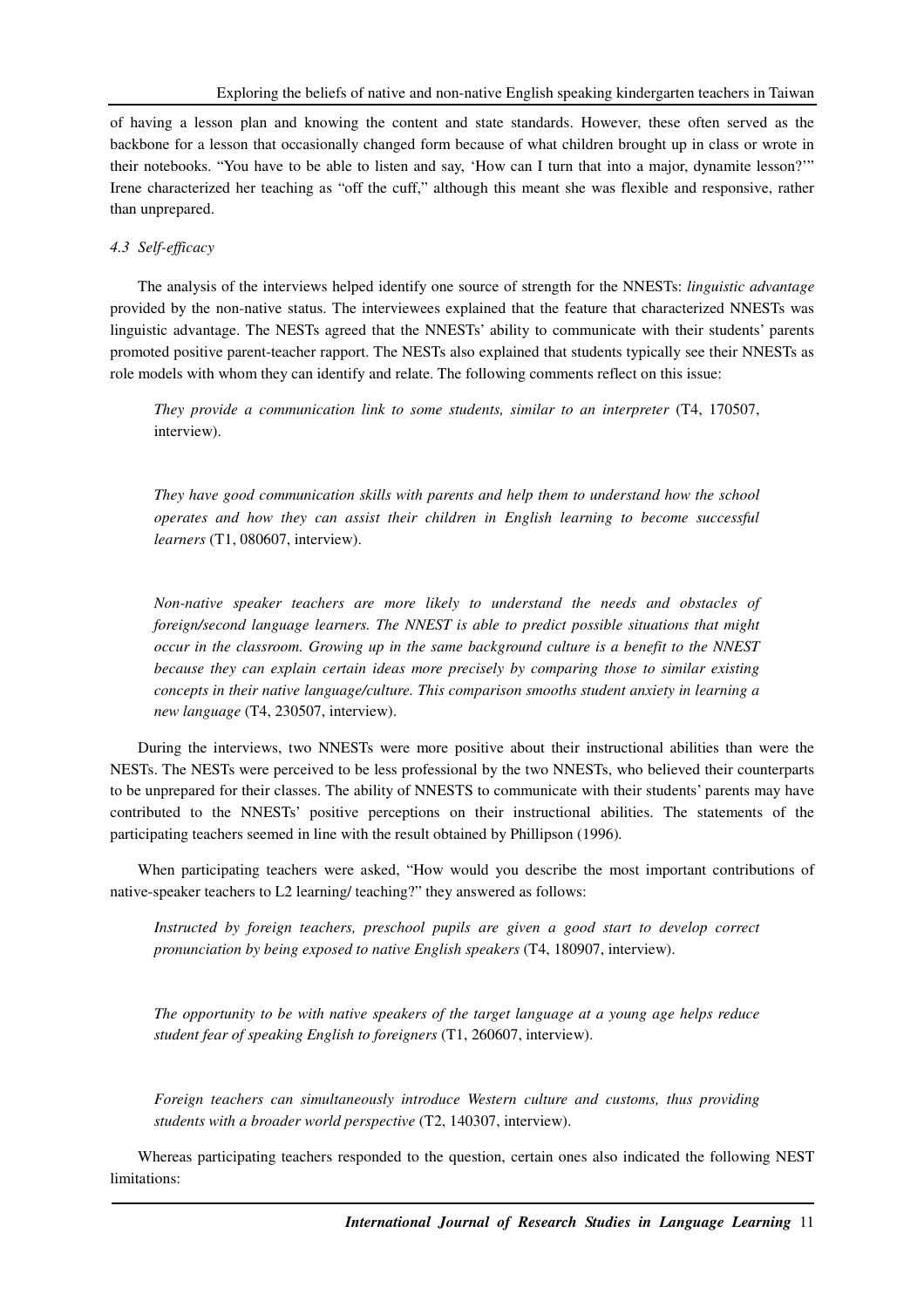*According to the cognitive development of children, a great sense of teacher anxiety and uncertainty may cause children to become confused in learning English without an explanation in their familiar language* (T2, 250407, interview).

*Although NESTs are fluent in English, they do not necessarily possess knowledge of the complexity of English grammar* (T4, 180108, interview).

*NESTs have additional communication and coordination problems related to administrative work and classroom teaching* (T1, 290307, interview).

As reported in this study, NEST participants expressed a high level of anxiety and discomfort when teaching English to preschool learners. They attributed these feelings to their lack of ability to communicate with the learners and parents. The ideology of the native English speaker as the ideal teacher, readily adopted by the Taiwan people, does not grant native English teachers legitimacy as teachers in their everyday interactions with Taiwanese teachers of English and Taiwanese students.

The data analysis showed that teacher beliefs on language teaching represented their experiential reasoning and were related to their immediate context—the language classroom—and to their multiple identities as teachers, learners, and members of a certain culture of learning and teaching languages (Johnson, 2006; Liu, 1999). Teacher beliefs are complex and closely related to teacher life and learning experience, multiple identities, and different environmental constraints. The teachers' subjective account from an emic perspective is useful in disclosing this complexity.

Despite all the challenges NNESTs face, the literature reports that they bring numerous positive attributes to the classroom to enhance learning (Medgyes, 1994; Phillipson, 1992). The NNEST participants in this study stated several of their attributes, including sharing the same language with students, having been through the complex process of learning English, awareness of difficulties students encounter, and empathizing with them.

In conclusion, as Medgyes (1992) indicated, NESTs and NNESTs differ significantly in their teaching practice resulting from their divergent language background; however, teacher effectiveness does not depend on being a native English speaker. This study demonstrates that the dichotomy of the native speaker of English as a superior teacher, and the non-native speaker of English as an inferior teacher, is too simplistic to explain real-life experiences of NESTs.

## **5. Conclusion and implications**

The data analysis shows that teacher beliefs are complex, closely related to their life and learning experiences, their multiple identities, and different environmental affordances and constraints. The subjective account of teachers from an emic perspective is useful in disclosing this complexity.

The findings in this study make a few implications for language teaching education programs.

- $\triangleright$  The Taiwanese government should make laws governing kindergarten English classes, so that all public and private kindergartens can legally offer English classes. Rather than prohibiting the teaching of English in kindergartens, educational authorities should explore avenues for increasing exposure to language and minimize any negative effects that such exposure might have on the learning of native language and culture by children.
- $\triangleright$  In developing an appropriate pedagogy, local educators should consider how English is embedded in the local context. According to Kramsch and Sullivan (1996), an appropriate pedagogy for teaching EIL depends on local ELT professionals thinking globally, but acting locally—possessing global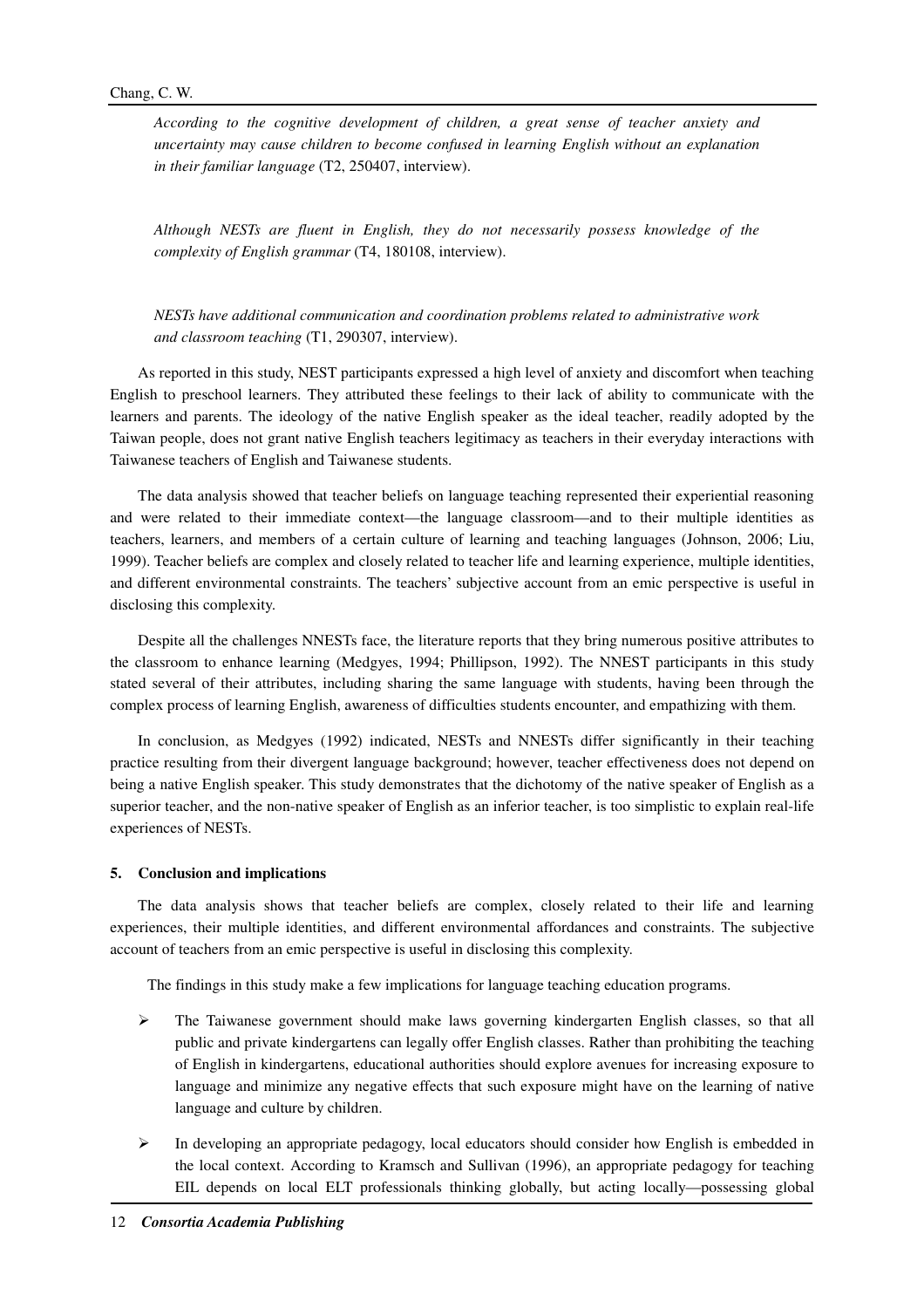awareness coupled with local knowledge. It is unrealistic to acquire all the knowledge and skills separately without considering the integrity of the pedagogical setting as a whole (Okazaki, 2000).

- $\triangleright$  The government should consider how to train all English teachers and how to ensure job security for foreign English teachers, to motivate them to teach long term in kindergartens. The government must establish laws to allow foreign English teachers to teach legally in kindergartens and to encourage them to remain in kindergartens longer. The Educational Bureau could also invite NESTs to conduct meetings and to submit their suggestions and problems they encounter, to enlist the help of government.
- Discussing native versus non-native speakers as teachers overlooks certain important issues. Teacher language proficiency is only one element of professionalism. Another concern is whether the person is appropriately prepared to be a teacher. We must look beyond the labels and see teachers as individuals, with particular strengths and areas for improvement.
- $\triangleright$  Both local Taiwanese teachers of English and native-speaking foreign teachers need to understand each other's customs, behaviors, and personality types, so that all teachers can develop proper awareness toward working together professionally and harmoniously, to help their students reach higher levels of "immersion."
- $\triangleright$  Early childhood educators face tremendous challenges in supporting children's language development. Because children acquire language best in meaningful contexts, through conversational interactions, and through encounters with written language, these must be the focus of instruction for teacher candidates.

With the light shed by the results from the present study, the author wishes to make some suggestions for language learners and language teachers:

- $\triangleright$  Admittedly, NESTs are recognized as assets to English learning, but they are also advised to adjust to the changing teaching/learning environment. Language learning and teaching are closely related for both teachers and students. Learning and teaching a foreign language, for both teachers and students, implies a degree of intercultural learning. Possessing this attitude will facilitate both foreign teachers and local students to increase the learning and teaching efficiency. Thus, how to improve teachers' personal weakness and take advantage of their own strengths is one of the crucial issues for any teachers of different culture
- $\triangleright$  New NESTs might carry certain stereotypes about Taiwanese students, such as being obedient and lacking opinions, and these misconceptions also need to be clarified as well. The educational and societal environment in Taiwan has gone through drastic transformations in the past two decades; as a result, students may grow up in very different contexts. While more cultural understanding from NESTs would definitely benefit teaching and learning, treating each student as a special human being is a must for every teacher.
- $\triangleright$  Many EFL students have little experience interacting with foreigners. Thus, a lot of the misconceptions students have come from biased messages in the media and traditional rhetoric about foreigners. However, the environment has changed, and more students are getting into contact with foreigners. If offered the opportunity, these students can provide first-hand experience and fairer impressions for others who still hold to the old stereotype. While some clarification from teachers helps, the testimony from their peers is more powerful and effective. If the school is able to include in its orientation a discussion of this issue, such gap in understanding would be greatly bridged. Seeing each teacher as a unique individual and accepting all other traits of the teacher-- such as race, gender, and language without forming predetermining perception from these traits-- is the underlying norm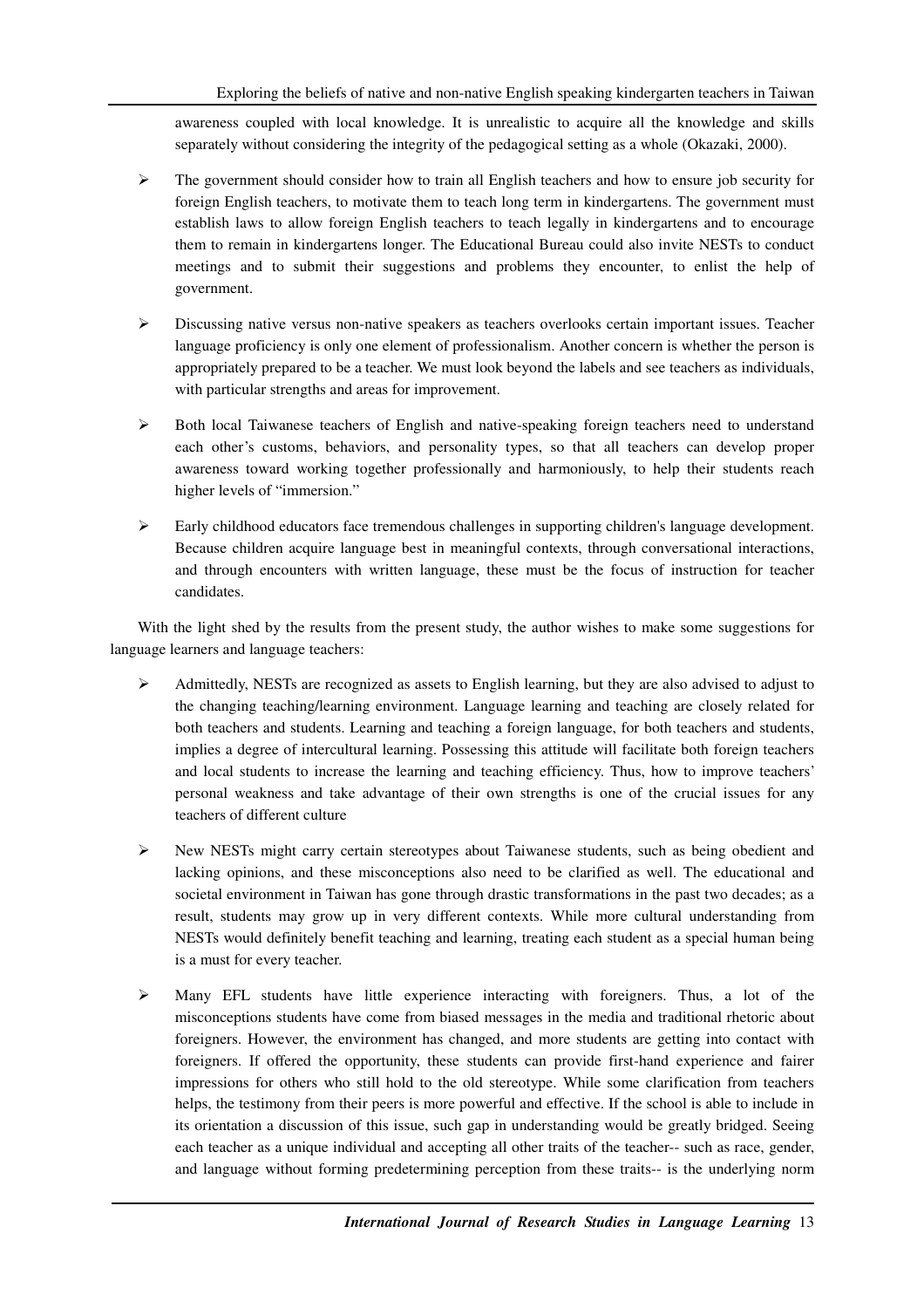that the orientation intends to help students adopt.

 Both NESTs and NNESTs are suggested to rethink their roles and adjust self-expectation as the world changes rapidly. It would be not only proper but beneficial to language teaching to accept the existence of "the glaring differences between natives and non-natives" (Medgyes, 1992, p343)

This study was conducted on a small scale, with only four teachers. In light of the dearth of research on teacher beliefs and practice related to teachers in kindergarten English classes, and because of the ever-increasing diversity of English teacher populations, conducting further research of a similar nature is critical. A larger sample size, and one that represents a cross-section of areas of Taiwan or EFL countries, could yield results that would further inform the education community. Longitudinal studies on kindergarten English teachers could provide insight into how beliefs are shaped across time and experiences.

## **6. References**

- Arva, V., & Medgyes, P. (2000). Native and non-native teachers in the classroom. *System*, *28*, 355-372. http://dx.doi.org/10.1016/S0346-251X(00)00017-8
- Auerbach, E. (1993). Reexamining English only in the ESL classroom. *TESOL Quarterly*, *27*(1), 9-31. http://dx.doi.org/10.2307/3586949
- Benke, E., & Medgyes, P. (2006)*.* Differences in teaching behavior between native and non-native speaker teachers: As seen by learners*.* In E. Llurda (Ed.), *Non-Native language teachers: Perceptions, challenges and contributions to the profession* (pp.195-216). New York: Springer.
- Bogdan, R. C., & Biklen, S. K. (1998). *Qualitative research for education: An introduction to theory and methods*. Needham Heights, MA: Ally & Bacon.
- Carter, K. (1990). Teachers' knowledge and learning to teach. In W. R. Houston (Ed.), *Handbook of research on teacher education* (pp. 291-310). New York: Macmillan.
- Chang, H. L. (2003). *A study of English learning condition of young kids: An example of an English only kindergarten in Taichung city*. Unpublished master's thesis, Nanhua University, Chiayi, Taiwan.
- Clark, C. M., & Peterson, P. L. (1986). Teachers' thought processes. In M.W. Wittock (Ed.), *Handbook of Research on Teaching* (pp.255-296). New York: Macmillan.
- Connelly, F. M., & Clandinin, J. (1986). On narrative methods, personal philosophy, and narrative unities in the study of teaching. *Journal of Research in Science Teaching*, *23*, 293-310. http://dx.doi.org/10.1002/tea.3660230404
- Dufon, M. A. (2002). Video recording in ethnographic SAL research: Some issues of validity in data collection. *Language Learning & Technology*, *6*(1), 40-59.
- Elbaz, F. (1991). Research on teachers' knowledge: The evolution of a discourse. *Journal of Curriculum Studies*, *23*, 1-19. http://dx.doi.org/10.1080/0022027910230101
- Freeman, D., & Johnson, K. E. (1998). Reconceptualizing the knowledge base of language teacher education. *TESOL Quarterly, 32*(3), 397-417. http://dx.doi.org/10.2307/3588114
- Freeman, D., & Richards, J. C. (1996). Prologue: A look at uncritical stories. In D. Freeman and J.C. Richards (Eds.) *Teacher learning in language teaching* (pp.1-6). Cambridge: Cambridge University Press.
- Hoefer, B. K. (2000). Dimensionality and disciplinary differences in personal epistemology. *Contemporary Educational Psychology, 25*, 378-405 http://dx.doi.org/10.1006/ceps.1999.1026
- Hoefer, B. K. (2004). Exploring the dimensions of personal epistemology in different classroom contexts: Student interpretations during the first year of college. *Contemporary Educational Psychology, 29*,129-163. http://dx.doi.org/10.1016/j.cedpsych.2004.01.002
- Howes, C,. & Ritchie, S. (2002). *A matter of trust.* New York: Teachers College Press.
- Hsieh, M. F. (2010). Teaching young children English: Experiences of native and nonnative English speaking teachers. *English Teaching and Learning*, *34*(2), 45-98.
- Isenberg, J. P. (1990). Teachers' thinking and beliefs and classroom practices. *Childhood Education*, *66*, 322-327. http://dx.doi.org/10.1080/00094056.1990.10522549